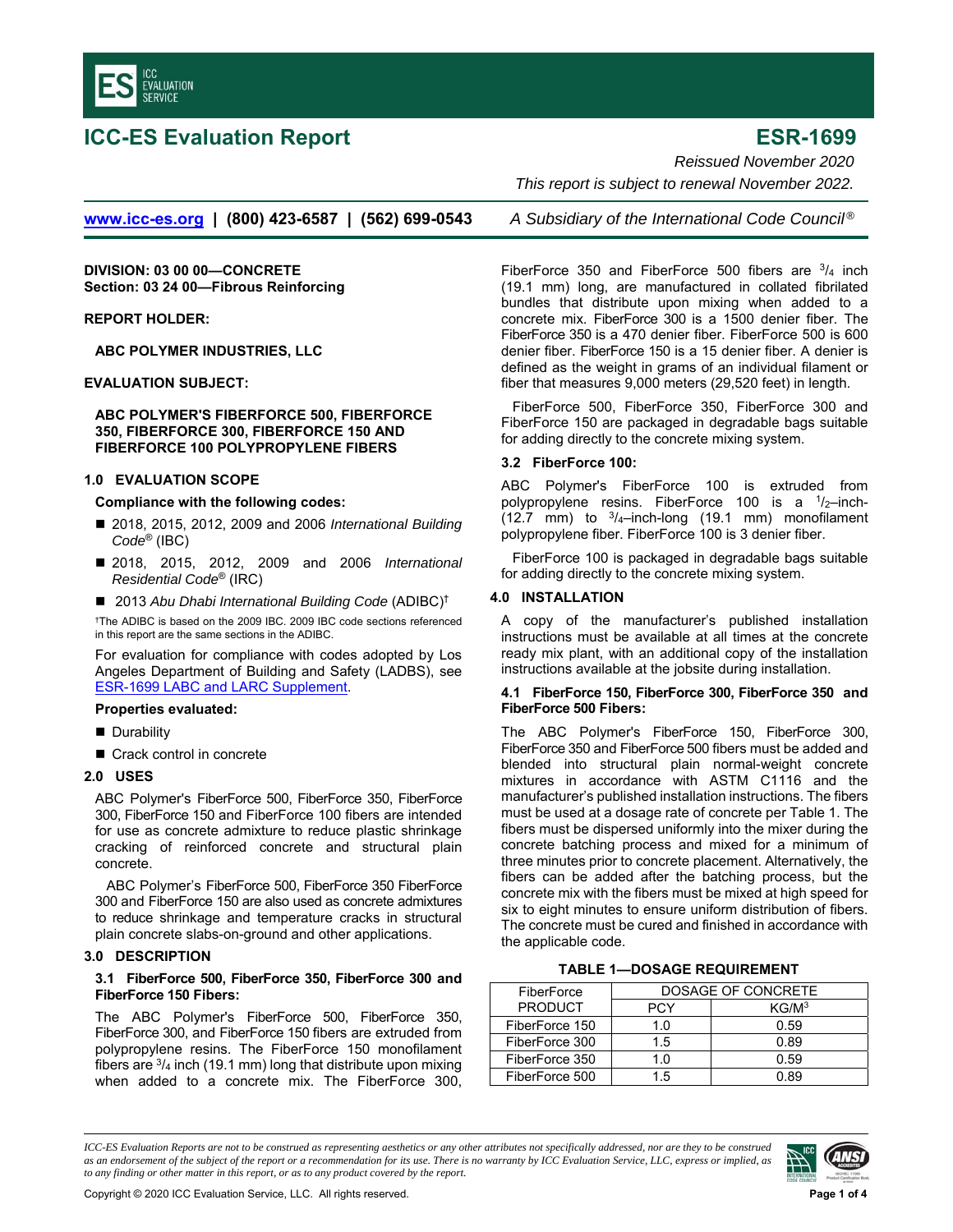# **4.2 FiberForce 100:**

ABC Polymer's FiberForce 100 fibers must be added to the concrete mixing system per ASTM C1116 and the manufacturer's published installation instructions. Fibers must not be added to the mixing system at the same time as the cement. When fibers are added after all of the conventional ingredients have been thoroughly mixed, an additional four minutes of mixing time is required. The FiberForce 100 must be added at the rate of 0.50 pound per cubic yard  $(0.30 \text{ kg/m}^3)$  of concrete as plastic shrinkage cracking reinforcement. The concrete must be cured and finished in accordance with the applicable code.

# **5.0 CONDITIONS OF USE**

The ABC Polymer's FiberForce 100, FiberForce 150, FiberForce 300, FiberForce 350 and FiberForce 500 fibers described in this report comply with, or are suitable alternatives to what is specified in, those codes listed in Section 1.0 of this report, subject to the following conditions:

- **5.1** Design and construction of concrete utilizing the ABC Polymer's FiberForce 100, FiberForce 150, FiberForce 300, FiberForce 350 and FiberForce 500 fibers must be in accordance with the requirements of the applicable codes and ACI 318, as applicable.
- **5.2** The fibers must be blended in accordance with the manufacturer's published installation instructions and Section 4.0 of this evaluation report. If there is a conflict between this report and the manufacturer's published installation instructions, this report governs.
- **5.3** Use of the fibers is limited to normal-weight concrete.
- **5.4** The fibers must not be used to replace any structural reinforcement. Structural reinforcement is described in Chapter 20 and Section 26.6 of ACI 318-14 (Section 3.5 of ACI 318 -11, -08 and -05).
- **5.5** For structural plain concrete, control joints, as required by 2014 ACI 318 Section 14.3.4 (2011, 2008 and 2005 ACI 318 Section 22.3), must be provided.
- **5.6** For reinforced concrete, structural reinforcement and shrinkage and temperature reinforcement must be provided in accordance with 2014 ACI 318 Section 24.4 (2011, 2008 and 2005 ACI 318 Section 7.12).
- **5.7** Use of fibers must be approved by a registered design professional, if applicable.
- **5.8** A batch or delivery ticket, signed by a ready-mix representative, must be available to the code official upon request. The delivery ticket must include, in addition to the items noted in ASTM C94, the type and amount of fibers added to the concrete mix.

# **6.0 EVIDENCE SUBMITTED**

Data in accordance with the ICC-ES Acceptance Criteria for [Concrete with Synthetic Fibers \(AC32\),](http://www.icc-es.org/criteria/pdf_files/ac32.pdf) dated October 2003 (editorially revised May 2018).

# **7.0 IDENTIFICATION**

- **7.1** Each container of ABC Polymer's FiberForce 100, FiberForce 150, FiberForce 300, FiberForce 350, or FiberForce 500 fibers is identified with the ABC Polymer Industries name and address, the product name (FiberForce 100, FiberForce 150, FiberForce 300, FiberForce 350 or FiberForce 500), use instructions, the length of the fibers, the weight of the bags and the evaluation report number (ESR-1699).
- **7.2** The report holder's contact information is the following:

**ABC POLYMER INDUSTRIES, LLC POST OFFICE BOX 580 HELENA, ALABAMA 35080 (205) 620-9889 [www.abcpolymerindustries.com](http://www.abcpolymerindustries.com/)**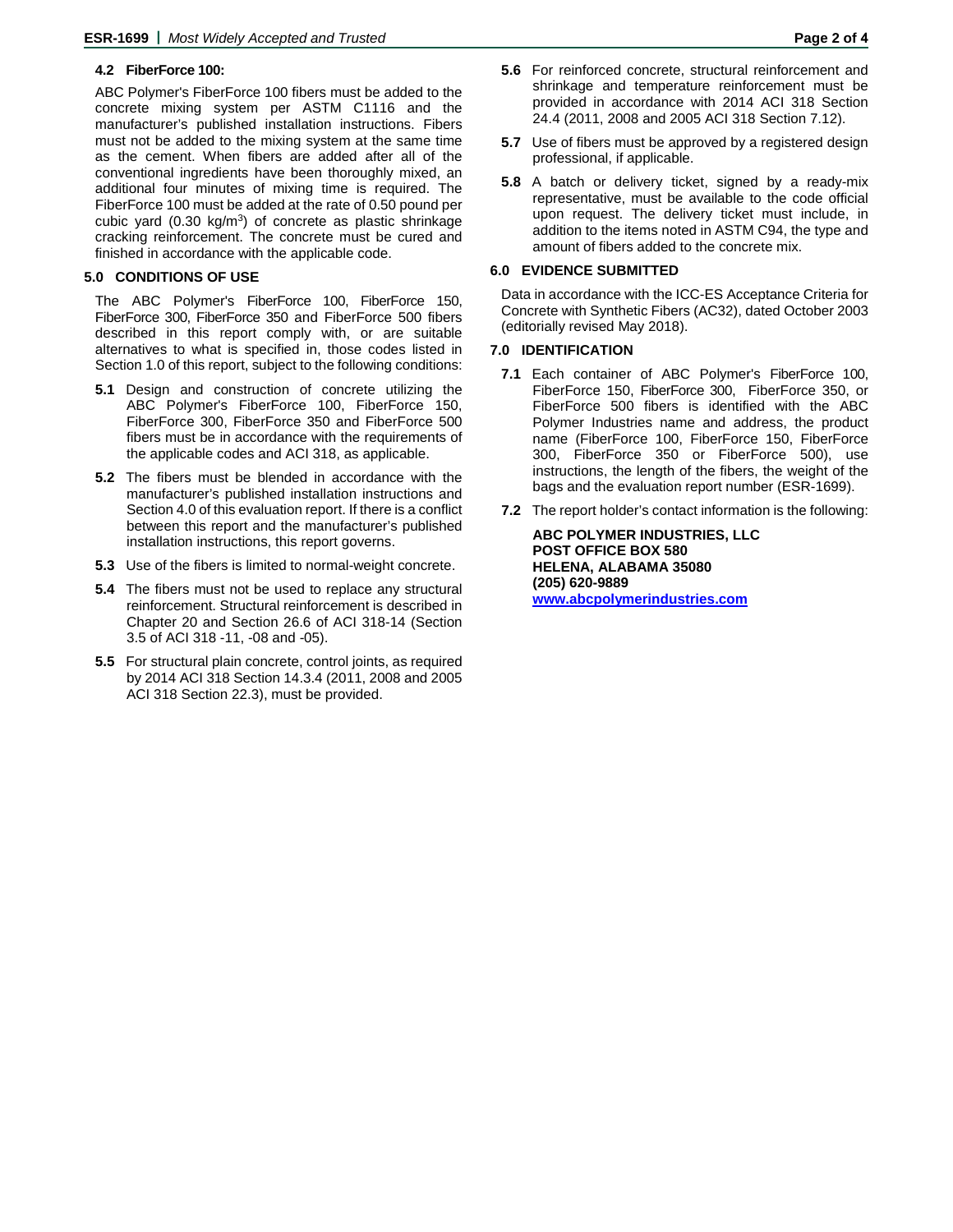<span id="page-2-0"></span>

# **ICC-ES Evaluation Report ESR-1699 LABC and LARC Supplement**

*Reissued November 2020 This report is subject to renewal November 2022.* 

**[www.icc-es.org](http://www.icc-es.org/) | (800) 423-6587 | (562) 699-0543** *A Subsidiary of the International Code Council ®*

**DIVISION: 03 00 00—CONCRETE Section: 03 24 00—Fibrous Reinforcing** 

# **REPORT HOLDER:**

**ABC POLYMER INDUSTRIES, LLC.** 

# **EVALUATION SUBJECT:**

# **ABC POLYMER'S FIBERFORCE 500, FIBERFORCE 350, FIBERFORCE 300, FIBERFORCE 150 AND FIBERFORCE 100 POLYPROPYLENE FIBERS**

# **1.0 REPORT PURPOSE AND SCOPE**

### **Purpose:**

The purpose of this evaluation report supplement is to indicate that FIBERFORCE 500, FIBERFORCE 350, FIBERFORCE 300, FIBERFORCE 150 and FIBERFORCE 100 polypropylene fibers, described in ICC-ES evaluation report [ESR-1699,](#page-0-0) have also been evaluated for compliance with the codes noted below as adopted by the Los Angeles Department of Building and Safety (LADBS).

### **Applicable code editions:**

- 2020 *City of Los Angeles Building Code* (LABC)
- 2020 *City of Los Angeles Residential Code* (LARC)

### **2.0 CONCLUSIONS**

The FIBERFORCE 500, FIBERFORCE 350, FIBERFORCE 300, FIBERFORCE 150 and FIBERFORCE 100 polypropylene fibers, described in Sections 2.0 through 7.0 of the evaluation repor[t ESR-1699,](#page-0-0) comply with the LABC Chapter 19*,* and the LARC, and are subject to the conditions of use described in this supplement.

### **3.0 CONDITIONS OF USE**

The FIBERFORCE 500, FIBERFORCE 350, FIBERFORCE 300, FIBERFORCE 150 AND FIBERFORCE 100 polypropylene fibers, described in this evaluation report supplement, must comply with all of the following conditions:

- All applicable sections in the evaluation report [ESR-1699.](#page-0-0)
- The design, installation, conditions of use and identification of the FIBERFORCE 500, FIBERFORCE 350, FIBERFORCE 300, FIBERFORCE 150 and FIBERFORCE 100 polypropylene fibers are in accordance with the 2018 *International Building Code*® (2018 IBC) provisions noted in the evaluation report [ESR-1699.](#page-0-0)
- The design, installation and inspection are in accordance with additional requirements of LABC Chapters 16 and 17, as applicable.
- Under the LARC, an engineered design in accordance with LARC Section R301.1.3 must be submitted.

This supplement expires concurrently with the evaluation report, reissued November 2020.